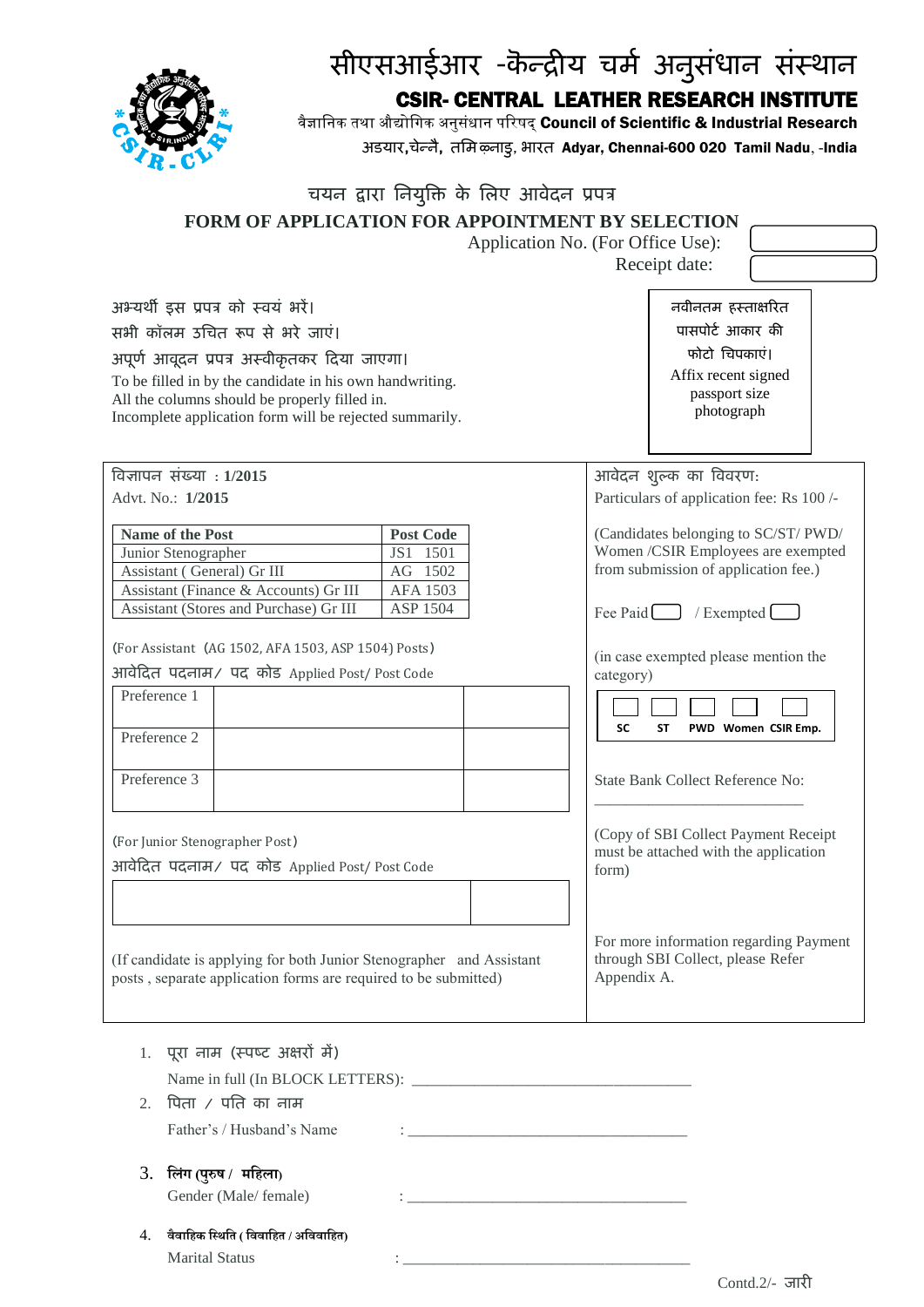| जन्मतिथि एवं स्थान<br>5 <sub>1</sub>      | (क) तिथि                                                                              |
|-------------------------------------------|---------------------------------------------------------------------------------------|
| Date and place of birth                   | (ख) स्थान                                                                             |
|                                           |                                                                                       |
|                                           |                                                                                       |
| पता / Address:<br>6.                      |                                                                                       |
| (क) पत्राचार हेत्                         |                                                                                       |
| (a) Correspondence:                       |                                                                                       |
|                                           |                                                                                       |
|                                           |                                                                                       |
|                                           |                                                                                       |
| दूरभाष सं:                                | ई-मेल:                                                                                |
|                                           |                                                                                       |
| मोबाईल सं:                                |                                                                                       |
| Mobile No.                                |                                                                                       |
| (ख) स्थायी                                |                                                                                       |
| (b) Permanent                             |                                                                                       |
|                                           |                                                                                       |
|                                           |                                                                                       |
|                                           |                                                                                       |
|                                           |                                                                                       |
|                                           |                                                                                       |
|                                           |                                                                                       |
|                                           |                                                                                       |
| 7.                                        | क्या आप जन्म अथवा अधिवास से भारत के नागरिक हैं?                                       |
|                                           | Are you a citizen of India by birth or by domicile ? ____________________________     |
| उस राज्य का नाम जिसके आप निवासी हैं<br>8. |                                                                                       |
| Name of State to which you belong         |                                                                                       |
|                                           |                                                                                       |
| 9.                                        | क्या आप अनुसूचित जाति / अनुसूचित जनजपति / अन्य पिछड़ा वर्ग के हैं?                    |
| $\mathbf{N}\mathbf{0}$<br>$Yes$ $\Box$    | State whether you belongs to Scheduled Caste /Scheduled Tribe / Other Backward Class. |
|                                           | (उचित वर्ग में सही का निशान लगाएं)                                                    |
| <b>SC</b><br><b>OBC GEN</b><br>SΤ         | PH<br>(Tick the appropriate Category)                                                 |
|                                           |                                                                                       |
|                                           | यदि हाँ, तो अपने दावे के समर्थन में प्रमाण-पत्र की अनुप्रमाणित प्रति संलग्न करें।     |
|                                           | If so, attach an attested copy of the certificate in support of your claim.           |
| А.                                        |                                                                                       |
| <b>B.</b>                                 |                                                                                       |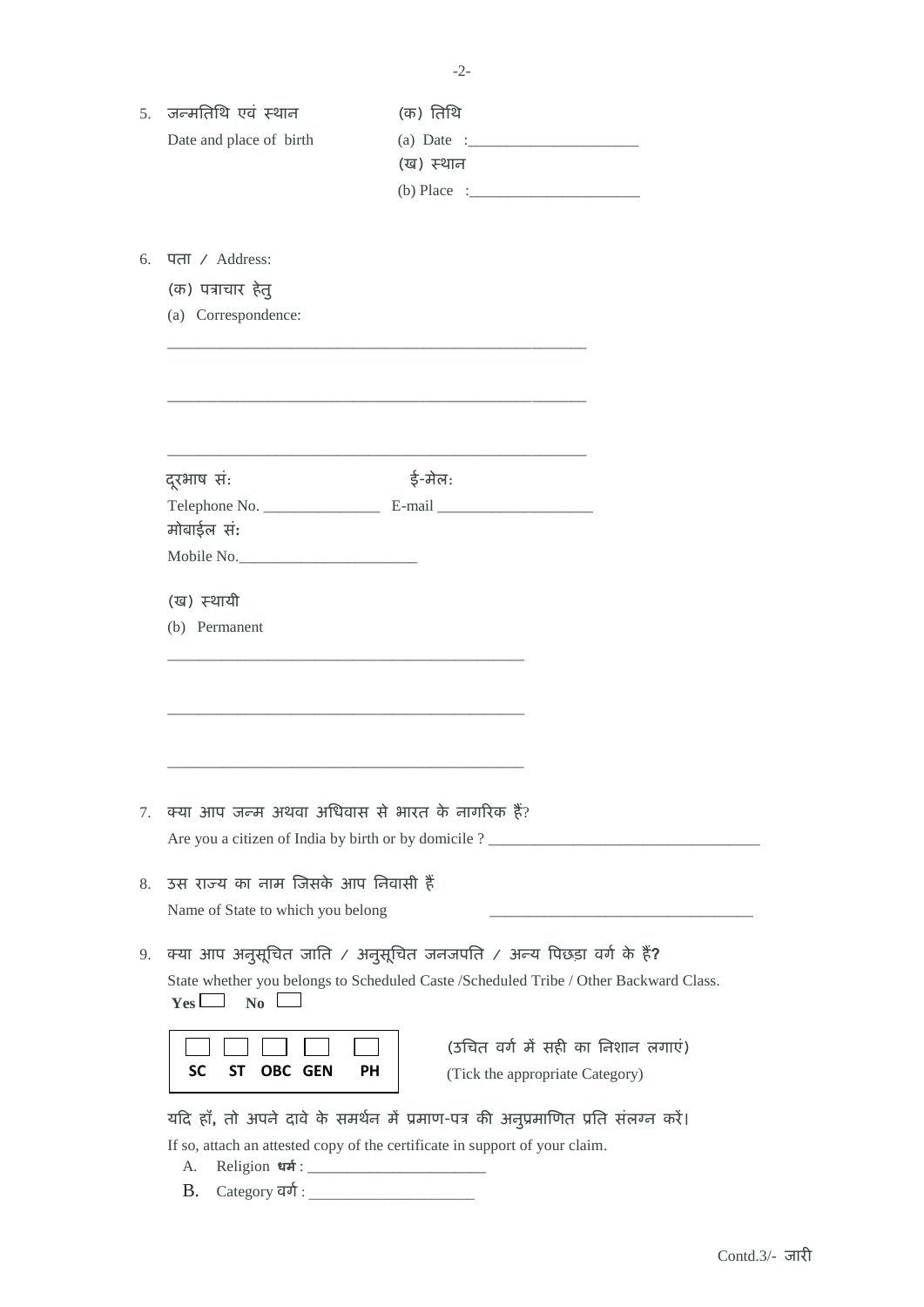| 10. Medium of Written Test (English/Hindi)                                                                   |                                                                                                                          |
|--------------------------------------------------------------------------------------------------------------|--------------------------------------------------------------------------------------------------------------------------|
| लिखित परीक्षा के मध्यम ( अंग्रेजी / हिंदी)                                                                   |                                                                                                                          |
|                                                                                                              | Note: Candidate applying for Assistant posts will have to undertake Proficiency Test in the same medium of Written Test. |
| नोट: सहायक पदों के लिए आवेदन करने वाले उम्मीदवार लिखित परीक्षा का एक ही माध्यम में प्रवीणता टेस्ट शुरू होगा। |                                                                                                                          |
|                                                                                                              |                                                                                                                          |

- 11. a. Medium of Type writing (English/Hindi) **टाइपराइलटिंग की मध्यम ( अिंग्रेजी / लिदिं ी)**
	- b. Speed in Type writing (in words per minute) : \_\_\_\_\_\_\_\_\_\_\_\_\_\_\_\_\_\_ w.p.m **टाइपराइलटिंग मेंगलि (शब्द प्रलि लमनट)**
- $12.$  शैक्षिक / व्यावसायिक अर्हताएं :

Educational / Technical Qualifications: (From Matriculation Onwards)

| क्र। ना<br>Sl.<br>N <sub>o</sub> | उत्तीर्ण परीक्षा<br>Name of<br>Examination | बोई ⁄<br>विश्वविद्यालय<br>Board/<br>University | वर्ष जिसमें<br>उत्तीर्ण हुए हैं<br>Year of<br>Passing | विषय<br>Subject (s) | श्रेणी / ग्रेड तथा<br>अंकों की प्रतिशतता<br>Grade/Percentage/<br><b>CGPA</b> |
|----------------------------------|--------------------------------------------|------------------------------------------------|-------------------------------------------------------|---------------------|------------------------------------------------------------------------------|
|                                  |                                            |                                                |                                                       |                     |                                                                              |

## 13. रोजगार का ब्यौरा (कालक्रम में)

Details of employment (in chronological order) (if applicable):

| Sl. | सगठन         | धारित पद  | वेतनमान एवं                                                | निश्चित तारीख दी                                                                   |          | कुल                                                      | कार्यों की प्रकृति |
|-----|--------------|-----------|------------------------------------------------------------|------------------------------------------------------------------------------------|----------|----------------------------------------------------------|--------------------|
| No  | Organization | Post held | अंतिम<br>आहरित वेतन<br>Scale of pay<br>& last pay<br>drawn | जाए<br>Exact dates to be<br>given<br>से<br>$\ensuremath{\textnormal{\text{From}}}$ | तक<br>To | अवधि<br>(वर्षों में)<br>Total<br>Period<br>(in<br>years) | Nature of duties   |
|     |              |           |                                                            |                                                                                    |          |                                                          |                    |

Contd.4/- जारी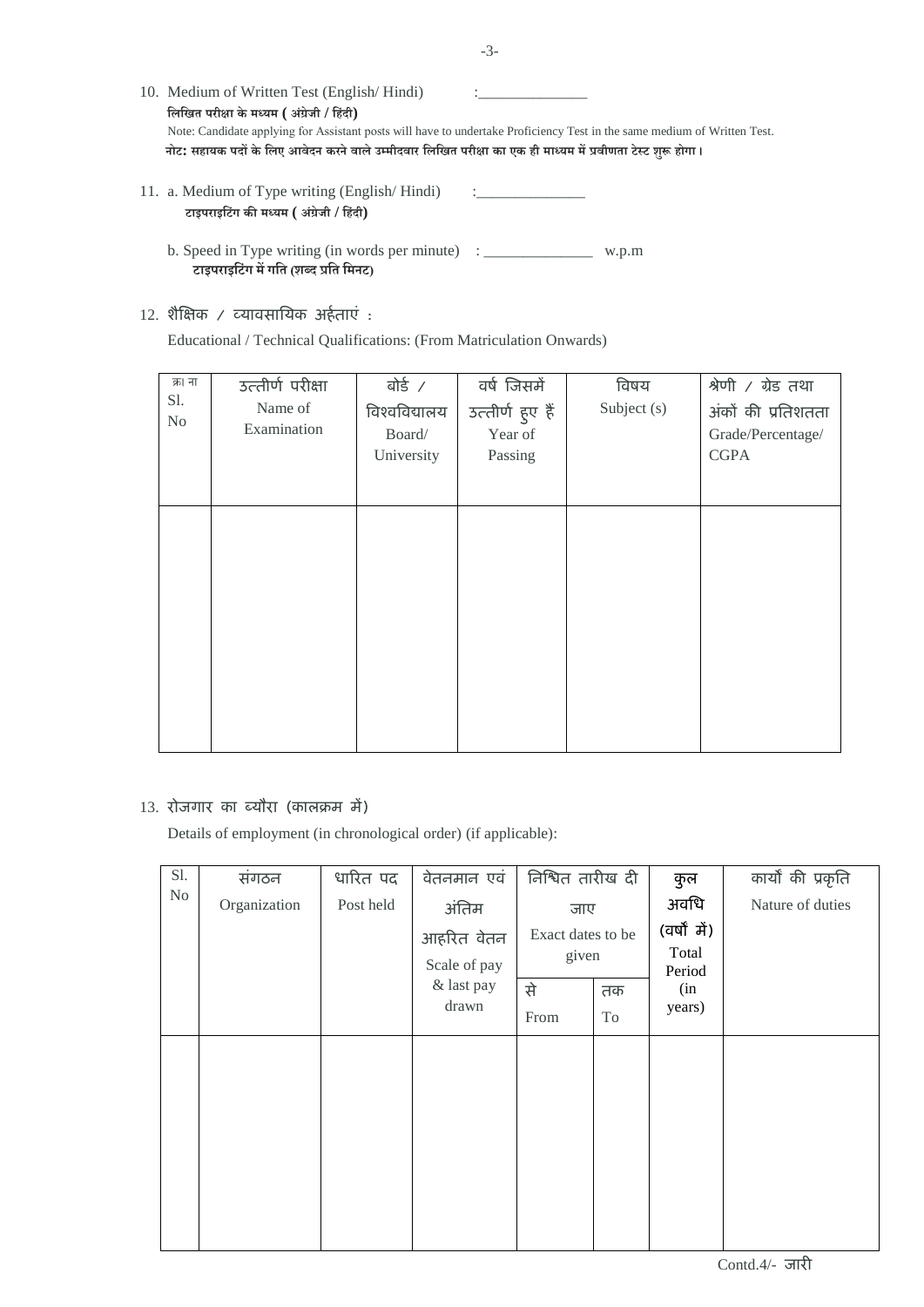|  | Any other additional qualification/information                                                                                      |
|--|-------------------------------------------------------------------------------------------------------------------------------------|
|  | 15. क्या आप सीएसआईआर के किसी कर्मचारी के संबंधी हैं?                                                                                |
|  | Are you related to any employees of the CSIR?                                                                                       |
|  | यदि हाँ, तो कृपया इसका ब्यौरा दें।                                                                                                  |
|  | If so, give details.                                                                                                                |
|  |                                                                                                                                     |
|  | 16. संलग्नकों की सूची:                                                                                                              |
|  | List of enclosures:<br>A recent Passport sized colour photograph of the candidate pasted on the form and signed across in full      |
|  | Self attested photocopy of Date of Birth Certificate.                                                                               |
|  | Self attested photocopies of educational qualification(s) certificate(s).                                                           |
|  | Copy of the SBI Collect payment reciept                                                                                             |
|  | Duly completed Admit Card and Synopsis                                                                                              |
|  | Self attested photocopy of Latest community certificate in the prescribed form issued by the Competent<br>Authority, if applicable. |
|  | घोषणा                                                                                                                               |
|  | <b>DECLARATION</b>                                                                                                                  |
|  |                                                                                                                                     |
|  | गया विवरण मेरी जानकारी तथा विश्वास के अनुसार सही, पूर्ण एवं उचित है और यदि मेरे द्वारा दी गई कोई                                    |
|  |                                                                                                                                     |

सूचना गलत अथवा अनुचित पाई जाती है अथवा चयन से पूर्व अथवा बाद में किसी अपात्रता का पता चलता है तो मेरी अभ्यर्थिता रद्द की जा सकती है और मेरे विरूद्ध कार्रवाई की जा सकती है।

I \_\_\_\_\_\_\_\_\_\_\_\_\_\_\_\_\_\_\_\_\_\_\_\_\_\_\_\_\_\_\_\_\_\_\_\_\_\_\_\_\_\_\_ hereby declare that the statements made in the application are true, complete and correct to the best of my knowledge and belief and in the event of any of the information being found false or incorrect or any ineligibility being detected before or after the selection, my candidature is liable to be cancelled and action initiated against me.

स्थान

Place:

दिनांक

Date:

अभ्यर्थी के हस्ताक्षर Candidate's Signature

तूरा नार् Full Name

.-4-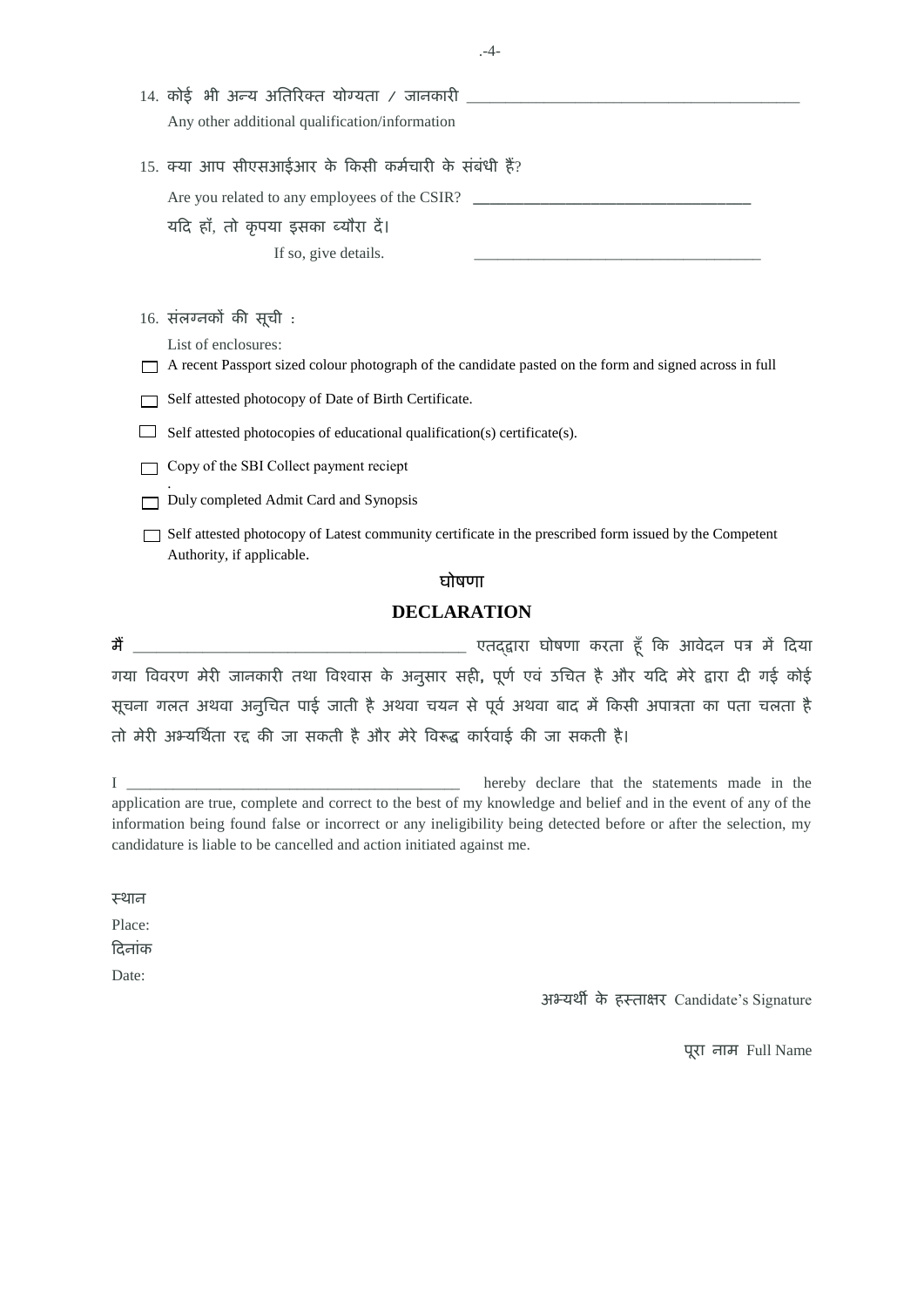| <b>CSIR - CLRI</b>                                      |                                     |                        |                 |                                  |              |                         |                                   |
|---------------------------------------------------------|-------------------------------------|------------------------|-----------------|----------------------------------|--------------|-------------------------|-----------------------------------|
| <b>Advt 1/2015</b>                                      |                                     |                        |                 |                                  |              |                         |                                   |
| Recruitment of Junior Stenographer and Assistant Gr III |                                     |                        |                 |                                  |              |                         |                                   |
|                                                         |                                     |                        | <b>Synopsis</b> |                                  |              |                         |                                   |
| $\mathbf{1}$                                            | Name of the post                    |                        |                 |                                  |              |                         |                                   |
| $\boldsymbol{2}$                                        | <b>Post Code</b>                    |                        |                 |                                  |              |                         |                                   |
| $\overline{\mathbf{3}}$                                 | <b>Name</b>                         |                        |                 |                                  |              |                         | <b>Affix</b><br>a Recent Passport |
| $\overline{\mathbf{4}}$                                 | <b>Father's / Husband's</b><br>name |                        |                 |                                  |              |                         | size photo                        |
|                                                         | <b>Date of Birth</b>                |                        |                 |                                  |              |                         |                                   |
| 5                                                       | Age as on 31/12/2014                |                        |                 |                                  |              |                         |                                   |
|                                                         |                                     | <b>Years</b>           |                 | <b>Months</b>                    | <b>Days</b>  |                         |                                   |
| 6                                                       | Category<br>(SC/ST/OBC/PH/Gen)      |                        |                 |                                  |              |                         |                                   |
| $\overline{7}$                                          | <b>Educational Qualification</b>    | <b>Exam passed</b>     |                 | <b>Year of</b><br><b>Passing</b> |              | <b>Board/University</b> | Class $/$ %                       |
|                                                         |                                     | $10^{th}$ / SSLC       |                 |                                  |              |                         |                                   |
|                                                         |                                     | $+2/XII/$              |                 |                                  |              |                         |                                   |
|                                                         |                                     | <b>Intermediate</b>    |                 |                                  |              |                         |                                   |
|                                                         |                                     | <b>ITI/Diploma</b>     |                 |                                  |              |                         |                                   |
|                                                         |                                     | <b>Graduation</b>      |                 |                                  |              |                         |                                   |
|                                                         |                                     | <b>Others</b>          |                 |                                  |              |                         |                                   |
| 8                                                       | <b>Technical Qualification</b>      | <b>Exam passed</b>     |                 | Year                             | <b>Board</b> |                         | <b>Class</b>                      |
|                                                         | (Typewriting/Shorthand/             |                        |                 |                                  |              |                         |                                   |
|                                                         | Computer etc.)                      |                        |                 |                                  |              |                         |                                   |
|                                                         |                                     |                        |                 |                                  |              |                         |                                   |
|                                                         |                                     |                        |                 |                                  |              |                         |                                   |
| 9                                                       | <b>Type writing</b>                 | <b>Medium</b>          |                 |                                  |              |                         |                                   |
|                                                         |                                     | (English/Hindi)        |                 |                                  |              |                         |                                   |
|                                                         |                                     | Speed (w.p.m)          |                 |                                  |              |                         |                                   |
| 10                                                      | <b>Experience</b> (if any)          | <b>Employer's name</b> |                 | <b>Position</b>                  |              | From                    | <b>To</b>                         |
|                                                         |                                     |                        |                 |                                  |              |                         |                                   |
|                                                         |                                     |                        |                 |                                  |              |                         |                                   |
|                                                         |                                     |                        |                 |                                  |              |                         |                                   |
|                                                         |                                     |                        |                 |                                  |              |                         |                                   |
| 11                                                      | <b>Correspondence Address</b>       |                        |                 |                                  |              |                         |                                   |
|                                                         |                                     |                        |                 |                                  |              |                         |                                   |
|                                                         |                                     |                        |                 |                                  |              |                         |                                   |
|                                                         |                                     |                        |                 |                                  |              |                         |                                   |
|                                                         |                                     |                        |                 |                                  |              |                         |                                   |
| 12                                                      | Mobile No./ Land line No.           |                        |                 |                                  |              |                         |                                   |
| 13                                                      | <b>E-mail ID</b>                    |                        |                 |                                  |              |                         |                                   |
| 14                                                      | <b>SBICollect Payment</b>           |                        |                 |                                  |              |                         |                                   |
|                                                         | <b>RefNo</b>                        |                        |                 |                                  |              |                         |                                   |
|                                                         |                                     |                        |                 |                                  |              |                         |                                   |
| 15                                                      | Date:                               |                        |                 |                                  |              |                         | <b>Signature of the applicant</b> |
|                                                         |                                     |                        |                 |                                  |              |                         |                                   |

Candidates are requested to fill all the columns without leaving any blank. If there is no information to fill up, it may be filled with Nil/NA.